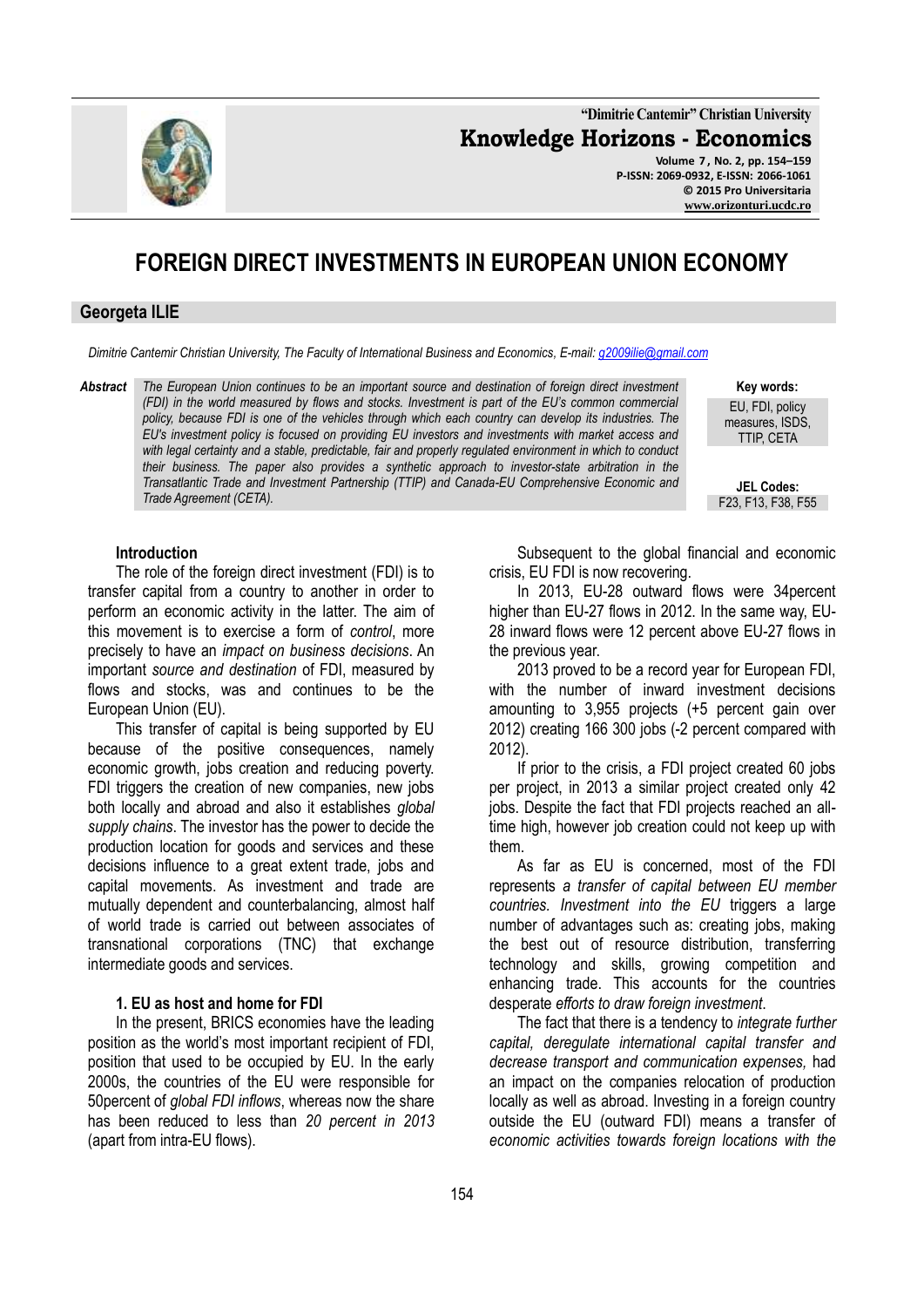# *purpose of reducing costs, improving market access or for strategic reasons.*

Outward FDI leads to an increase of productivity, which represents a constructive and important input to the competitiveness of European companies. EU companies have struggled to establish or purchase companies outside the EU (outward FDI). Given the fact that outward FDI flows are irregular and unstable, the EU outward FDI stock is used as the most important means of EU companies' investment activities outside the EU.

In 2013, the stock of EU27 outward FDI in non-EU countries reached to USD 10.6 trillion. Investments into the EU have also increased. The stock of FDI into the EU by non-EU investors reached USD 8.6 trillion in 2013, and, as a consequence, the EU has become a net capital exporter in relation to the other nations worldwide.

| <b>Indicators</b>                            | <b>Millions</b><br><b>USD</b> | <b>Percent</b><br>of world |
|----------------------------------------------|-------------------------------|----------------------------|
| FDI Inward (into the EU)                     | 246,207                       | 17                         |
| FDI Outward (EU to the rest<br>of the world) | 250,460                       | 18                         |
| FDI Inward stock                             | 8,582,673                     | 34                         |
| FDI Outward stock                            | 10,616,765                    | 40                         |

| Table 1. FDI flows and stocks for EU, in 2013 |
|-----------------------------------------------|
|-----------------------------------------------|

*Source: UNCTAD (2014), World Investment Report, Investing in the SDGs: An Action Plan, available on http://unctad.org/*

Even though there has been an increase of the number of investments coming from non-EU countries, however, more *than 60 percent of total inward FDI flows into European countries are intra-EU investments.*

Intra-EU investments have recorded a faster evolution in comparison with outward FDI. *Investments within the EU* have increased much more rapidly than investments performed by EU firms outside the EU, and *cross-border investments within the EU* have recorded a much higher level than outward FDI. EU outward FDI comes largely from developed countries such as the United Kingdom, France, Germany or the Netherlands.

Thanks to their economic dimension, the large countries are *large investors*. The investments corresponding to domestic GDP (stock of outward FDI relative to GDP) could thus be a more suitable indicator of which EU countries perform the most investments. If the economic size of a country is considered, the *United Kingdom* still proves to be one of the *most important outward investors*. As well as that, smaller countries, such as the *Netherlands, Luxemburg, Cyprus, Ireland, Sweden and Denmark* have outward investments which go beyond 20 percent of their GDP.

*Both high and low-wage countries are aimed by EU outward FDI.* EU outward FDI is mostly sent towards *North America* and *other European countries* not in the EU such as Switzerland or Norway. In comparison with *Africa*, the stock of EU outward FDI to *India and China* is much reduced. This was unexpected as there were concerns that EU jobs are moving to Asia as a result of their low wages. The low level of *European FDI in Asia* may have at least two possible reasons.

On the one hand, EU countries have been investing in *more advanced countries* such as North America for a longer time whereas EU outward FDI to Asia is in its early stages. Therefore, in order to make an impression over the situation, it takes some time. It is worth mentioning the fact that EU represents the main foreign investor in most of the Asian countries.

On the other hand, the *EU outward FDI stock measures the result of accumulated net capital flows and not job relocations.* Starting to import labourintensive intermediate goods produced in China might be expensive in terms of jobs lost but might not be very capital demanding. In this case, a small raise in the outward FDI stock will thus lead to large labour market impacts. Nevertheless, establishing a foreign affiliate in the United States might be very expensive in terms of capital whereas the relocation of jobs might be insignificant. This will be the case if the investment is motivated by a desire to access the American markets in which case the foreign establishment might be a sales office rather than a production site.

The available information with respect to what *EU companies actually invest* in when they carry out outward FDI is very little. More data is provided with respect to the sectors in which EU companies invest in. Financial intermediation represents one of the preferences. In that case, *financial holding companies, insurance companies and pension funding firms* purchase shares in foreign companies just for investment purposes.

This type of outward FDI has a different impact on the home economy than the outward FDI by EU companies which *transfer or copy part of their production overseas*. This latter type is expected to lead to a greater *EU competitiveness and productivity*. There is not a clear picture of the various types of investments performed by EU companies due to the lack of available outward FDI information.

The Eurostat study gives an account of international sourcing activities of EU companies and covers the relocation abroad of functions that used to be served at home. *EU companies source internationally in two ways*:

 EU companies source activities to foreign associates *set up or acquired abroad*. This is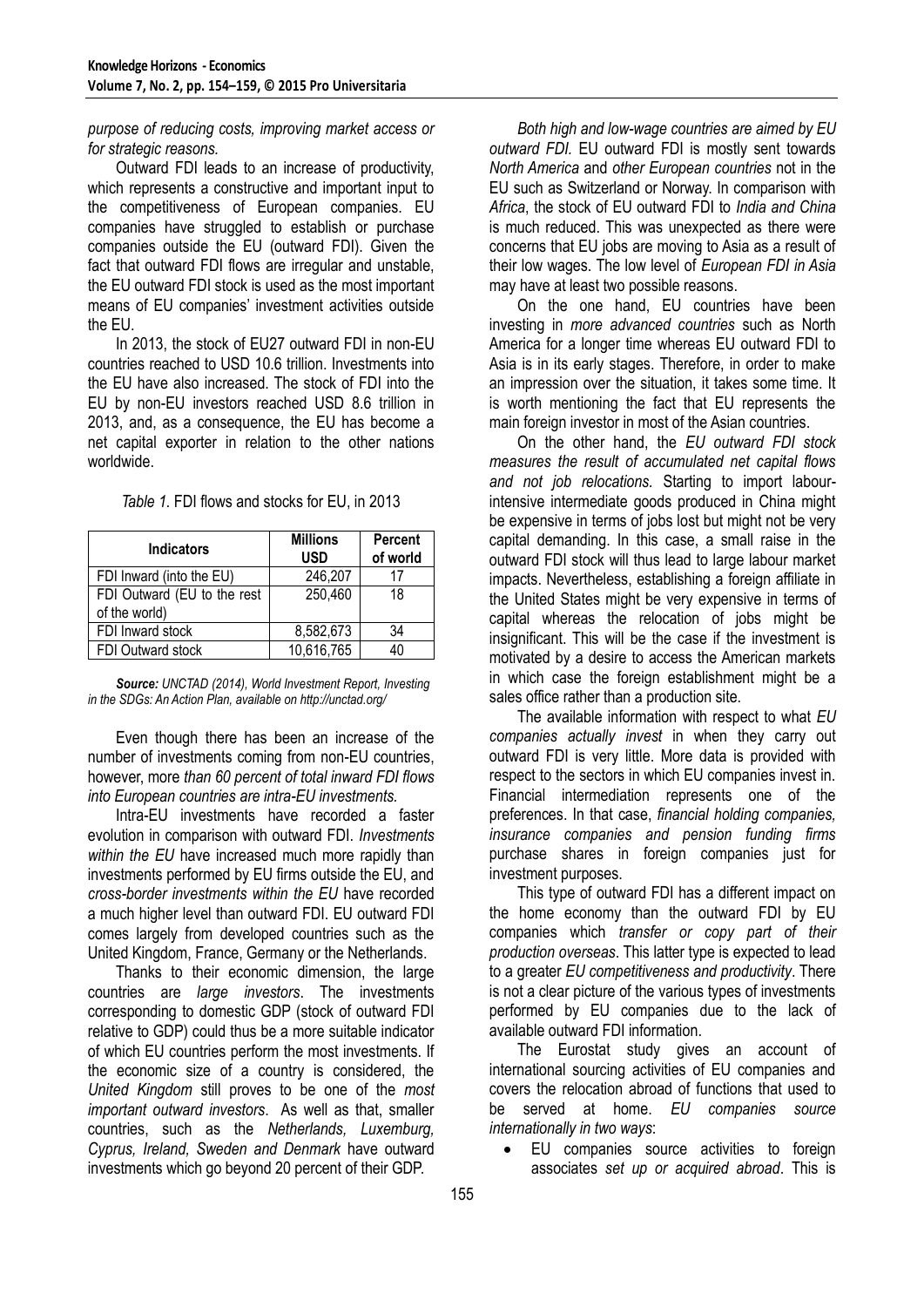known as international *insourcing* and is no different from outward FDI.

 EU companies source activities to external providers. This is known as international *outsourcing*.

The Eurostat information refers to all international sourcing activities of the responding EU Company. Nevertheless, international sourcing mostly exists within the company. 70 percent of the responding companies claim that they have performed *international insourcing,* at the same time as just 37 percent of the companies has performed *international outsourcing*. The Eurostat information referring to international sourcing can provide up-to-date details on the features of outward FDI which should be of interest to the policy makers.<sup>1</sup>

# **2. EU investment policy**

Due to the fact that EU's common commercial policy includes investment, the European Commission may create laws with respect to investment. The European Commission described its approach for the EU's future investment policy in its document "*Towards a comprehensive European international investment policy*" in 2010. This policy brings a great contribution to the objectives of smart, sustainable and comprehensive increase, set out in the Europe 2020 Strategy.

The main purpose of the EU's investment policy is to provide EU investors with market access, a legal stability *and a steady, unsurprising, reasonable and suitably regulated environment* in which they could perform their business.

The two elements: increasing market access and supporting legal certainty and transparency will be discussed in detail as follows:

*1. Increasing market access*. There are negotiations with respect to investment rules in the context of free trade agreements with third countries and, besides, in stand-alone investment agreements. While the EU is at present negotiating stand-alone agreements with China and Myanmar, There are negotiations with respect to investment in the context of free trade agreements (FTAs) with India, Singapore, Japan, the United States, Egypt, Tunisia, Morocco, Jordan, Malaysia, Vietnam and Thailand. Negotiations with Canada were concluded in 2014.

The EU has an active involvement in work on international investment conducted in international conferences, meetings and debates (OECD, UNCTAD, WTO, G8, and IMF).

1 <sup>1</sup> Sunesen, Eva; Jespersen, Svend; Thelle, Martin (2010), *Impacts of EU outward FDI*, Copenhagen Economics, available on [http://trade.ec.europa.eu/doclib/docs/2010/june/tradoc\\_146270.pdf](http://trade.ec.europa.eu/doclib/docs/2010/june/tradoc_146270.pdf)

The business environment is positively influenced by the international rules on investment. The investors have more legal stability and the risks are greatly diminished. The EU is subscribed to a range of international rules on investment: the WTO General Agreement on Trade in Services (GATS); the WTO agreement on Trade Related Investment Measures (TRIMS); the Energy Charter Treaty which covers investments in the energy sector; the investment instruments of the OECD.

In addition to that, EU is consistent with the principles and standards related to responsible business conduct such as the *OECD Guidelines for Multinational Enterprises*. The document regarding the corporate social responsibility aims to balance the rights and obligations between investors and host countries.

*2. Supporting legal stability and transparency.* There will be a gradual introduction of the European complete investment policy. This suggests that nearly 1200 *Bilateral Investment Agreements* (BIA) of member states that at present provide investment protection to a lot of European investors will be kept until they are substituted by EU agreements. Regulation No 1219/2012 provides legal security to the existing BIAs between our member states and third countries until they are substituted by EU-wide investment agreements. Furthermore, the Commission has the right to authorise member states to open formal negotiations with a third country to modify or conclude a BIA under certain circumstances.

The purpose of the EU's investment policy is as follows:

- concentrate on long-term investment more precisely establishment that leads to steady employment and development;
- develop market access and make sure that foreign investments has the same treatment as the domestic ones;
- promote transparency by simplifying the regulatory framework;
- make sure that host and home countries fully hold on to their right to adjust domestic sectors;
- free the flow of payments and investment-related capital movements, while preserving the option to take safeguard measures in special conditions; and
- make possible the movement of investmentrelated persons (key personnel).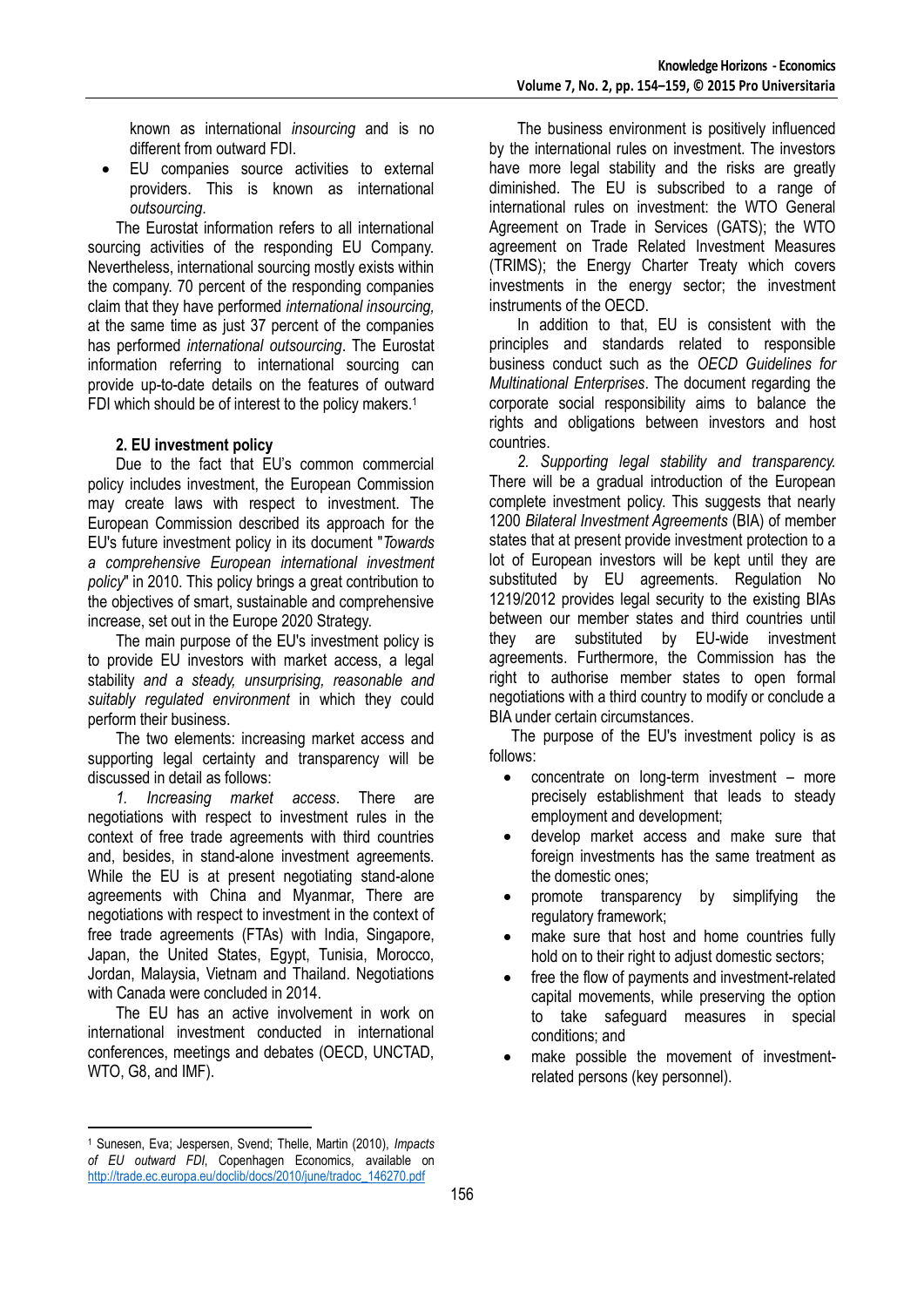# **3. Investor – to – state dispute settlement within international trade agreements**

FDI was included in the *EU common commercial policy* by the Treaty of Lisbon. Therefore, the European Commission negotiates in the name of the EU with respect to the *liberalisation as well as the security of investment.* The EU is progressively negotiating *investment provisions in certain free trade agreements* (FTAs) or in *self-standing investment agreements*.

With the help of these new provisions on investment, a *legally binding level of protection for investment* will be established. They will be accompanied by investor-to-state dispute settlement mechanisms, which allow investors to bring claims alleging that one of the investment protection obligations has been breached. If necessary, due to these provisions, *an investor* could bring a case before an *international tribunal*.

At present, the EU is working on a legislation referring to the likely financial consequences which stem from investor-to-state dispute settlement.

The European Parliament and the European Council ratified a directive with the aim of establishing a legal and financial framework for investor to state dispute settlement in July 2014. This regulation deals with any likely financial responsibility which stems from investor-to-state dispute settlement as well as with who would defend a certain case.

Starting with July 2014, there are new internal rules given by the international trade rules enforcement regulation by means of which international trade agreements could be enforced more effectively. In case in which a third country does not observe its international obligations, the Commission has the power to adopt *commercial policy measures* which limits *access to the EU market of goods or services* provided by that third country until it observes the relevant international trade rules.

According to information provided by UNCTAD, *investors from the EU member countries are the largest users of ISDS*. In 2014, cases brought by investors from the European Union rise to 327, therefore accounting for *more than 50 percent of ISDS cases initiated.* Investors from almost all EU member states have brought ISDS cases, except for Estonia, Slovakia, Romania, Bulgaria, Malta and Ireland.

There are not many situations in which investors from *outside the EU* challenged EU member states. In total there have been 29 cases. This is the case of the investors from Russia, Norway, Switzerland, India, Israel, Turkey, Lebanon, US and Canada. However, these represent less than *5 percent of all ISDS cases worldwide.*

According to ICSID with respect to the EU, there are the following figures for disputes against EU Member States: in 44 percent of the cases, all claims were dismissed or jurisdiction was declined; in 36 percent of the cases, the dispute was settled or otherwise discontinued; in 20 percent of the cases, the dispute led to an award upholding claims in part of in full.

# **4. Transatlantic Trade and Investment Partnership (TTIP)**

Transatlantic Trade and Investment Partnership (TTIP) is a proposed free trade agreement (FTA) between the EU and the United States. Discussions on this matter started in July 2013 and are likely to finish in 2015 or early 2016. If these conclude in an effective manner, TTIP would create the *world's largest free trade area.* Its most important purpose is to *harmonize regulatory regimes and decrease non-tariff "behind the border" barriers* to trade and investment. Aspects of TTIP could have *implications for FDI.*

The EU and the United States collectively account for more than *45 per cent of global GDP*. FDI flows within the TTIP bloc represented approximately *half of global FDI flows* over the period 2004–2012. Intra-EU FDI proves to be rather unstable, but *FDI flows between the EU and the United States have remained relatively constant* in latest years.

With respect to GDP, the EU economies account for almost 30 per cent of the world. United States perceived EU as a very important destination for FDI, with its share in flows ranging from 41 to 59 per cent over 2004–2012, and its share in outward stocks at over 50 per cent by the end of that period. On the contrary, the EU's share in United States exports averaged only 25 per cent over the same period.

It is clear evidence that almost four fifths of United States FDI stock in the EU is in services, in which holding companies (nonbank) represent 60 per cent and finance (except depository institutions) and insurance another 20 per cent. Manufacturing is responsible for 12 per cent.

*As far as EU is concerned*, a great deal of the inflows to EU countries comes from other EU states. Generally, between 2004 and 2012 63 per cent of FDI flows to the region came from other EU countries and 15 per cent from the United States.

The joint share of the EU and the United States in FDI stock in the EU at the end of 2012 represented 76 per cent. If we consider the EU as a single block, the United States was the largest investment partner, being responsible for one third of all investment flows from outside the EU.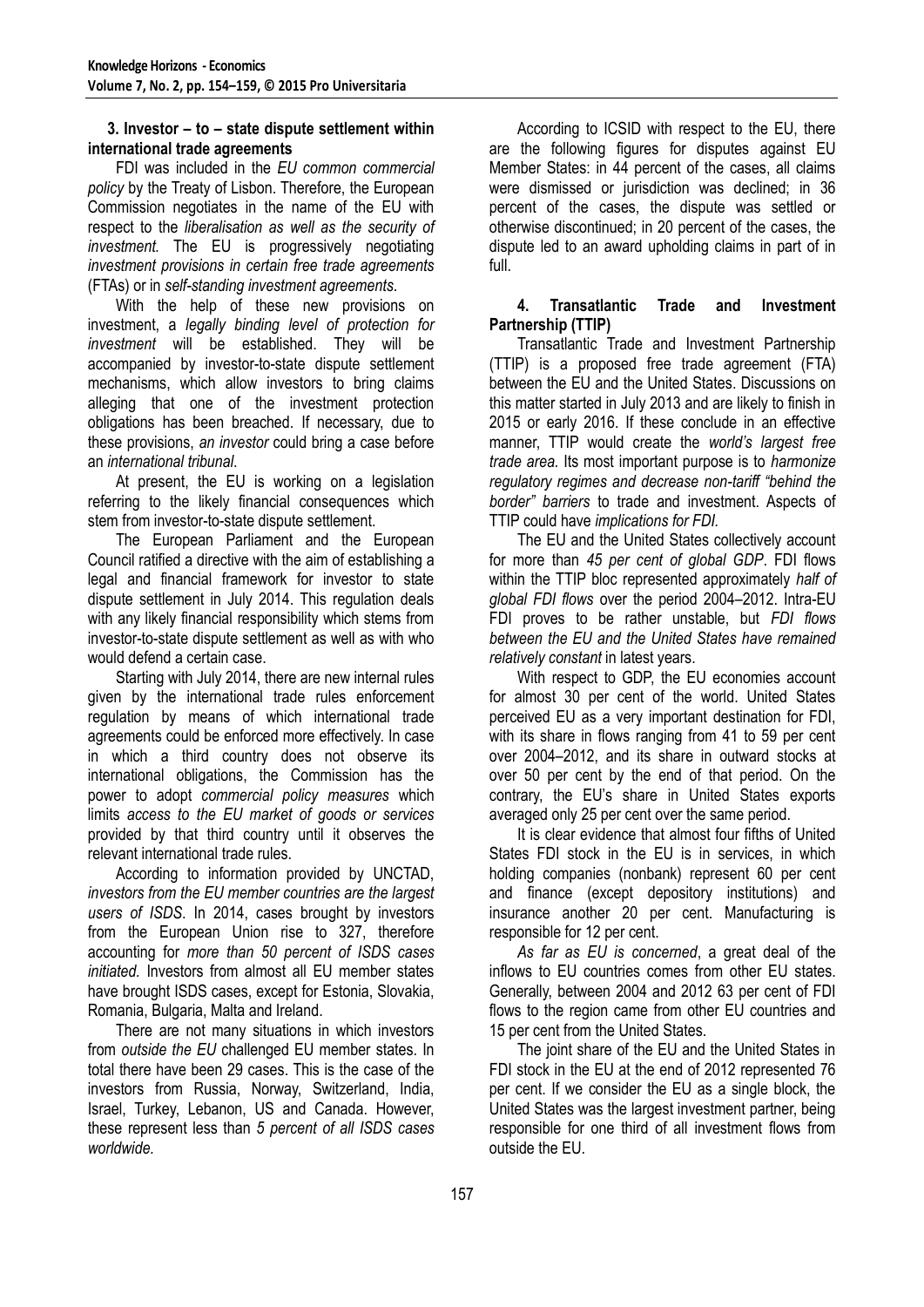*As far as United States are concerned***,** the share of the EU in its inflows ranged from 45 per cent to 75 per cent between 2004 and 2012. In terms of FDI stock, the EU's share was 62 per cent at the end of 2012. The top investors include the larger economies in the EU, such as France and Germany, together with the United Kingdom. Luxembourg and the Netherlands rank high as source countries of FDI in the United States, as well. The high share of these economies can be explained by the fact that they have turned into favourite locations for incorporating global companies.

# **5. EU-Canada Trade Agreement (CETA)**

The end of the negotiations of the EU-Canada trade agreement (CETA) took place on the occasion of the Canada-EU summit in September 2014 in Ottawa. This agreement will be subject to the approval of the Council and the European Parliament.

CETA will deal with various issues in order to make business with Canada without any difficulty. Its aim is to eliminate customs duties, end limitations in access to public contracts, open-up services' market, provide unsurprising environment for investors and, finally, help avoid illegal copying of EU innovations and traditional products.

In addition to that, this agreement aims to eliminate more than 99 percent of costs between the two economies and generate substantial new market access opportunities in services and investment.

It is common knowledge that the investment relationship is of great importance. In 2012, European investors held investments worth EUR 258 billion in Canada while Canadian direct investment stocks in the EU reached nearly EUR 142.6 billion.

It is worth mentioning that for both EU and Canada, a closer bilateral trade and investment relationship can turn out into a lucrative experience. The economic growth and the creation of jobs are among the most desired purposes.

At present, there are negotiations regarding the *investment protection which could result in an even safer investment*, which could generate benefits for companies on both sides. Both countries will gain from increased access to the public procurement markets. All sub-federal levels of government in Canada will be open to European companies to engage in tenders. Both transparency and legal stability for operators will be improved.

## **6. Conclusions**

In EU states, the greatest attention and concern have been manifested towards FDI, ISDS, TTIP, and CETA.

A number of *1400 bilateral investment treaties* have been negotiated by EU governments for the last 60 years. This is what made European firms to grow into the largest foreign investors in the world opening the door to prosperity. As for the countries, they got the necessary capital inflows and reduced the unemployment.

All these agreements tend to be rather unsuitable nowadays as both the CETA with Canada and the TTIP with the U.S. are already *causing controversy* beyond the limits of the negotiating table.

# **References**

1. Canet, Antoine; Doremus, Téo, *Problems and challenges of Intra-EU investment treaties (Intra-EU BITS),* available on [http://www.academia.edu/8735310/Problems\\_and\\_chall](http://www.academia.edu/8735310/Problems_and_challenges_of_Intra-EU_investment_treaties_Intra-EU_BITS_) enges of Intra-EU investment treaties Intra-

#### EU\_BITS

2. Dunning, John (1993), *Multinational Enterprises and the World Economy*, Wokingham: Addison-Wesley

3. Ernst and Young (2014), *European attractiveness survey 2014. Europe's 2013 FDI map and rankings*, available on http://www.ey.com/GL/en/Issues/Businessenvironment/

4. Ernst and Young (2014), *European attractiveness survey 2014, Europe in the global FDI market*, available on http://www.ey.com/GL/en/Issues/Businessenvironment/

5. Ilie, Georgeta (2012), *Foreign Direct Investments*, Prouniversitaria Publishing House, Bucharest, Romania 6. Rostowska, Maya (2013), *Trade Agreements across the Atlantic: What Lessons from CETA for TTIP?,* Strategic File, The Polish Institute for International Affairs, available on https://www.pism.pl/files/?id\_plik=15901

7. Sunesen, Eva; Jespersen, Svend; Thelle, Martin (2010), *Impacts of EU outward FDI*, Copenhagen Economics, available on

[http://trade.ec.europa.eu/doclib/docs/2010/june/tradoc\\_](http://trade.ec.europa.eu/doclib/docs/2010/june/tradoc_146270.pdf) [146270.pdf](http://trade.ec.europa.eu/doclib/docs/2010/june/tradoc_146270.pdf)

8. United Nations Conference on Trade and Development (2007-2013), *World Investment Report 2007-2013,* Geneva*,* 

http://www.unctad.org/en/docs//wir2014\_en.pdf.

9. United Nations Conference on Trade and Development (2014), *World Investment Report, Investing in the SDGs: An Action Plan,* available on [http://unctad.org/en/pages/.](http://unctad.org/en/pages/)

10. Van Harten, Gus, (2014), *Comments on the European Commission's Approach to Investor-State Arbitration in TTIP and CETA*, Osgoode Legal Studies Research Paper No. 59, Vol. 10/ Issue. 13/ 2014, available on http://papers.ssrn.com/sol3/